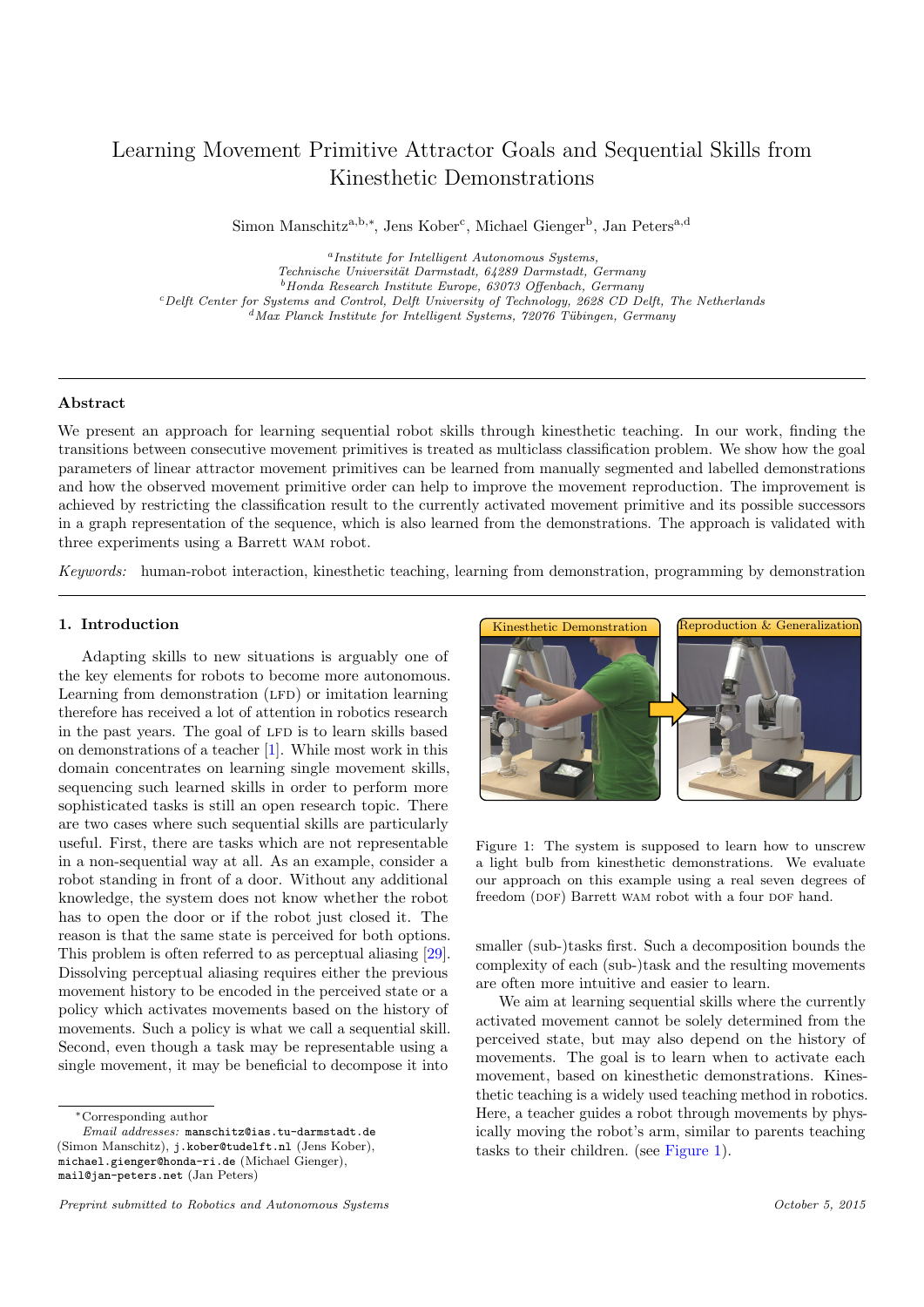# *1.1. Related Work*

Single elementary movements are often referred to as movement primitives (mps) in literature [\[10,](#page-12-1) [26\]](#page-13-1). The traditional way of sequencing mps was inspired by the subsumption architecture [\[3\]](#page-12-2), where the behavior of a system is represented by a hierarchy of sub-behaviors. A sequential skill is usually composed by a two-level hierarchy, whereby the lower-level mps are activated by an upper-level sequencing layer. The sequencing layer is usually modeled as graph structure, finite state machine (fsm) or Petri net and the activation of a mp is interpreted as discrete event in a continuous system [\[25,](#page-13-2) [24,](#page-13-3) [6\]](#page-12-3). An alternative view is treating the overall system as continuous entity. For example, Luksch et al. [\[14\]](#page-12-4) model a sequence with a recurrent neural network. In that architecture, mps can be concurrently active and inhibit each other. Therefore the sequence is defined implicitly. Although this structure leads to very smooth movements, the model is hard to learn and has to be defined mostly by hand.

Most concepts for sequencing mps concentrate either on segmenting demonstrations into a set of mps and/or on learning the individual mp parameters [\[21,](#page-12-5) [7,](#page-12-6) [27,](#page-13-4) [18\]](#page-12-7). Reproducing a sequence of learned mps then serves as proof of concept for the segmentation. The actual sequence is not so important here, therefore the mps are chosen randomly or are the same as in the demonstrations [\[13,](#page-12-8) [15\]](#page-12-9). The transition behavior between mps is also either deterministic (e.g., the succeeding movement depends only on the previous movement) or not learned at all [\[11\]](#page-12-10). For triggering transitions, often subgoals or sequential constraints of a task are used [\[9,](#page-12-11) [19\]](#page-12-12). Sequential constraints (e.g., subtask A has to be executed before subtask B) can also be used to extract symbolic descriptions of tasks [\[22,](#page-12-13) [28,](#page-13-5) [12\]](#page-12-14). Such a description implicitly determines the mp sequence and is often intuitive. Indeed, symbolic approaches can perform sufficiently well for predetermined settings. However, they lack generality as they rely on predefined assumptions about the tasks. If these assumptions do not fully apply, they are likely to bias the system towards suboptimal decisions. Therefore probabilistic methods have become more popular, as they allow for a better generalization.

In [\[23\]](#page-12-15), a nearest neighbor classifier is used to decide which MP to activate when the current movement has finished. Butterfield et al. [\[4\]](#page-12-16) use a hierarchical Dirichlet process hidden Markov model as classification method for determining the next mp based on the sensor information and current mp. Niekum et al. [\[20\]](#page-12-17) segment a demonstration with a beta process auto-regressive hidden Markov model in a set of MPs and build a FSM on the sequential level. The transition behavior is learned with k-nearest neighbor classification. The focus of our work lies on incorporating several demonstrations with varying mp sequences into one model of a task and learning the transition behavior between succeeding mps. Basis for learning are the manually segmented and labeled sensor data traces from a set of kinesthetic demonstrations.

#### *1.2. Proposed Approach*

In this paper, a  $MP$  is a dynamical system  $(DS)$  with a linear attractor behavior. A detailed description of the underlying mp framework can be found in [\[14\]](#page-12-4). Please note, however, that our methods are kept general and that they should be applicable to arbitrary mp frameworks and feature sets. Each MP has a goal  $s_g$  in task space coordinates that should be reached if it is activated. A goal can be a desired position of a robot body, joint angle, force or a combination thereof and can be defined relative between bodies using reference frames. mps may be terminated before their goal is reached, for example, if a sensor reading indicates to the system that an obstacle is close to the robot. More generally, the transition behavior can be triggered based on the state of a feature set denoted as  $\boldsymbol{x}_i$ , with  $i$  indicating the time step. The features are not global but assigned to MPs, leading to one feature vector  $x_i^{(k)}$ per MP  $p_k$ . We assume a predefined set of K MPs denoted as  $P = \{p_1, p_2, ..., p_K\}$ . All parameters of each MP in the library (such as the reference frames) are known, but the attractor goals are not.

Similar to most other approaches, the transition behavior between mps is considered to be discrete in this paper. Therefore, only one mp is active at a time. At every time step, the system has to decide which mp to activate. A straightforward way of applying machine learning methods to this problem would be training a single classifier with the labeled demonstration data. The skill could be subsequently reproduced by choosing the classification result for the current feature values as next activated mp. Nevertheless, complex skills involve many different mps and due to perceptual aliasing between the different movements the classification may yield unsatisfying results. As the number of mps grows, resolving the perceptual aliasing with a better set of hand-crafted features for the classification becomes intractable.

Our proposed approach consists of three stages as depicted in [Figure 2.](#page-2-0) In the first stage, the goal parameters of the individual mps are learned from the demonstration data [\(Section 2\)](#page-2-1). In the second stage, a representation of the demonstrated sequences is learned by connecting the observed mps in a graph [\(Section 3\)](#page-4-0). Each node in the graph corresponds to a mp and each transition leads to a potentially succeeding mp. In the final stage, the mp transition behavior is learned [\(Section 4\)](#page-7-0). One classifier is linked to each node in the graph. The task of the classifier is to decide when to transition to a new state in the graph during the reproduction of a skill, resulting in an activation of a different mp. These decisions are made based on the current state of the robot and its environment. The state is based on a set of features which are computed from raw sensor values. The graph structure therefore helps to improve the classification, as the overall classification problem is split into many smaller problems which may be easier to solve. Here, the reduced difficulty is due to the restriction of the possible classification results, which leads to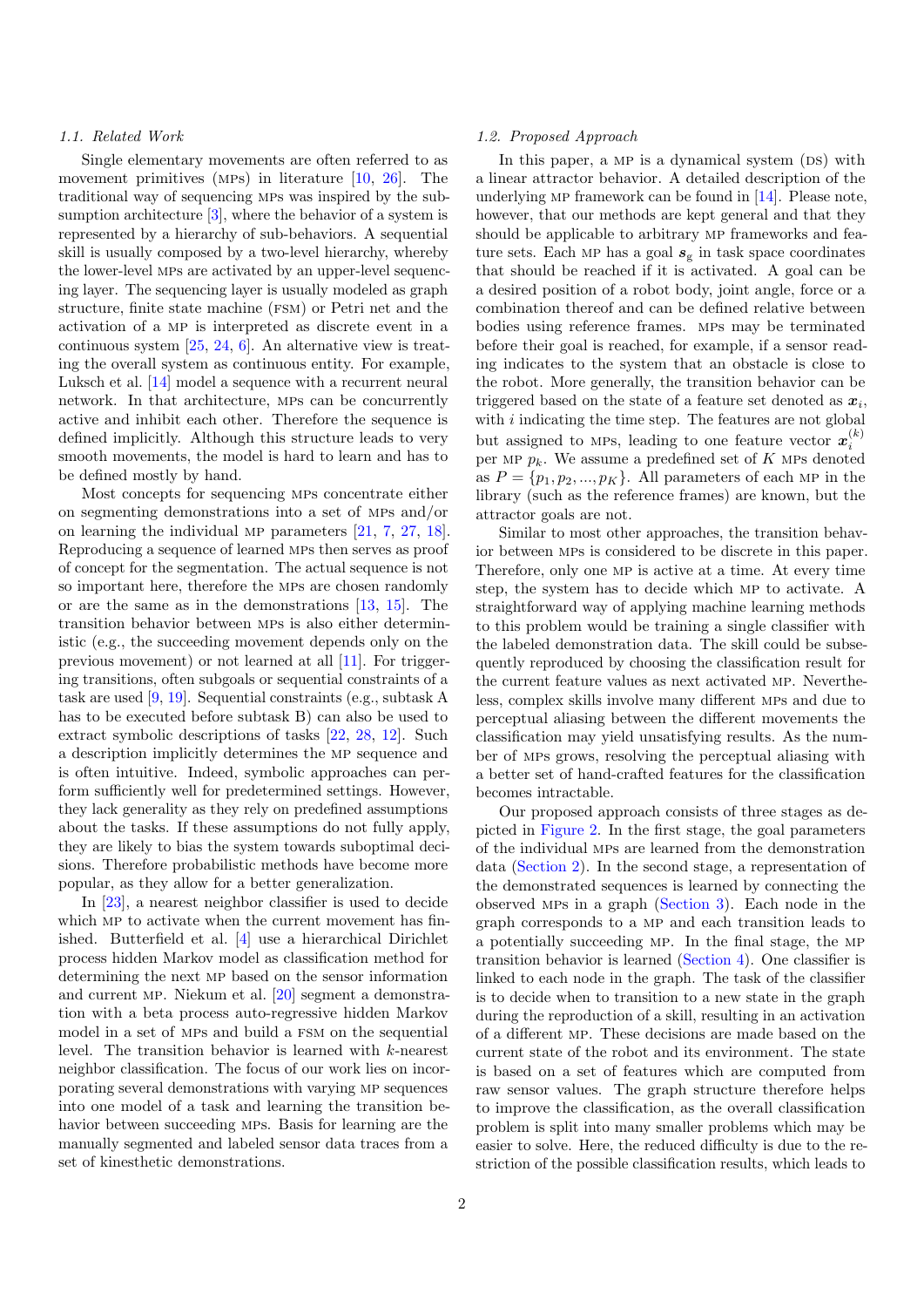<span id="page-2-0"></span>

Figure 2: Overview of the learning approach. The approach starts with a predefined movement primitive (mp) library. All parameters of each MP in the library (such as the reference frames) are known, but the attractor goals such as a position  $x/y$  or an angle  $\alpha$  are not. From the kinesthetic demonstrations, first these goals  $\bullet$  are learned. Next, a graph representation of the demonstrated sequences ❷ is learned. The graph is called sequence graph and determines possible successors of a mp during reproduction. Finally, the transition behavior is learned by training one local classifier for each node in the graph ❸.

less perceptual aliasing. An experimental validation of the approach is presented in [Section 5,](#page-7-1) followed by a conclusion and a short outlook on future work in [Section 6.](#page-12-18) Graph and transition behavior learning have been previously presented at two conferences [\[16,](#page-12-19) [17\]](#page-12-20). In this paper, the approach is extended by learning the mp goal parameters and evaluated in substantially more experiments.

# <span id="page-2-1"></span>2. Learning Movement Primitive Parameters

Learning the parameters of mps directly from the demonstrations is crucial in order to avoid tedious parameter tuning. In our case, the parameters are the attractor goals of each mp. Even when segmenting and labeling demonstrations manually, extracting the goals is often not straightforward. One reason is that mps do not always reach their goal. For example, in a reaching movement that has to be stopped due to a collision with an obstacle, the robot is usually quite far away from the mp's goal. If the attractor goals are not known beforehand, it is often not clear from the demonstrations whether a mp was stopped as the goal was reached or for any other reason. Hence, a simple solution such as taking the mean of all end points is often insufficient for learning the goals. In general, there are two possible ways of handling incomplete movements.

- 1. Ignore them for goal learning.
- 2. Predict the goal regardless of completeness.

The first approach requires a method for detecting incomplete movements, e.g., by clustering the end points of each mp activation and detecting outliers. Clustering usually requires a lot of data. Our goal is to learn from as few demonstrations as possible, as we do not want to overload the demonstrator by requiring tens of demonstrations. Therefore, we take the more sample efficient second approach and predict the goal without detecting and discarding incomplete movements. We argue that even if a mp is stopped prematurely, the movement up to that point still roughly points towards the mp's attractor goal. Our approach utilizes this information as follows. First, all trajectories are approximated by linear functions of time. For each trajectory, the goal is expected to lie on its future path, which is predicted using the linear functions. The goal is subsequently found by arbitrating between all expected goals and finding the best compromise between them. In the following sections, we will first show how a trajectory is approximated and then how the goal is learned. An overview of the goal learning is shown in [Figure 3.](#page-3-0)

# *2.1. Trajectory Approximation*

Before learning the attractor goals, we assume that the demonstrations have been segmented and labelled, resulting in a set of  $k$  different MPs. As the goals are learned for each MP separately, the MP index  $k$  will be omitted in the following. Each trajectory consists of a set of pairs  $\{t_i, s_i\}$ , where  $t_i$  is the time and  $s_i \in \mathbb{R}^{q \times 1}$  is a vector whose elements represent the state of the mp in task space coordinates. Note that task state  $s_i$  and feature state  $x_i$  are different. The task state represents the state controlled by the system and is used for learning the mp goals. The feature state instead is decoupled from the controller and can represent anything, such as the state of the environment. It will be used for learning the transition behavior in [Section 4.](#page-7-0) Within our system, each dimension of the goal is learned independently. We have observed that one-dimensional goal learning is reflecting the behavior of a human teacher more naturally. As an example, consider a teacher moving a gravity compensated robot end-effector to a desired 3D-position. The teacher will start approaching the goal position. Due to an imperfect motion, not all dimensions of the goal position will be reached at the same time. Instead, the teacher may recognize that the desired x-position is already reached, but y- and z-position are not. Therefore, while trying to reach the desired overall position, the endeffector is moved along the yz-plane while the x-position is kept constant. The resulting trajectory will differ from the desired linear attractor behavior of the robot. For a real demonstration, the teacher also has to control the orientation of the end-effector and the hand of the robot. As it is difficult to reach the desired goal state all at once,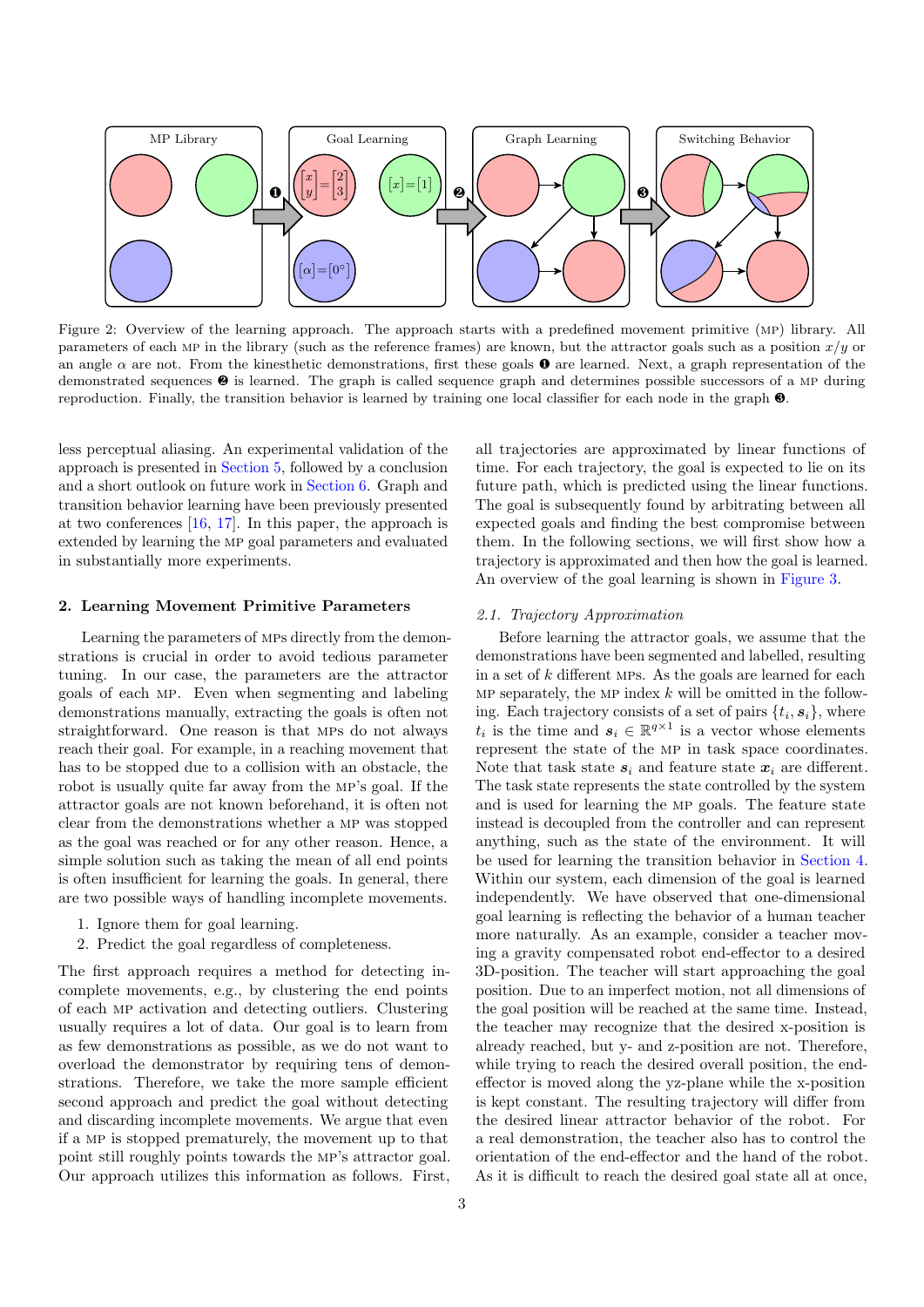<span id="page-3-0"></span>

Figure 3: Goal learning overview. The trajectories (a) are velocity normalized (b) and approximated by linear functions (solid red lines, c). For each trajectory, the goal is expected to lie on its future path (red dashed lines), which is predicted using the linear functions. The goal (thick black line) is then found by minimizing the cost function (d), which arbitrates between all expected goals. Note that the cost function is zero for the entire gray area. Therefore the center of the interval is chosen as goal of the mp. The thin black line shows the mean of the trajectory end points as comparison.

humans seem to concentrate on a few dimensions first. Therefore, demonstrations usually do not really match the attractor behavior of a real robot motion. To compensate for this mismatch, we learn the goal per dimension. In the following, we therefore use a scalar notation for the task space.

We focus on tasks where the velocity of a movement is irrelevant. Therefore, the time does not correspond to the real time axis of the demonstrations, but is computed by normalizing the velocity

$$
t_i = t_{i-1} + (s_i - s_{i-1})^2, \quad t_0 = 0,
$$
 (1)

as illustrated in the two left plots in [Figure 3.](#page-3-0) As model for the approximation of a trajectory, a simple linear function is used

$$
f(t_i) = at_i + b = \tilde{s}_i.
$$
\n<sup>(2)</sup>

Here,  $\tilde{s}_i$  is the predicted state of the MP at time  $t_i$  and a and b are the parameters of the model. Although a linear function is a simple model, it is notable here that it matches the demonstrations of single attractor movements quite well, as they can be seen as point-to-point movements in task space. We focus on tasks that have such linear characteristics, e.g., pick-and-place tasks. The assumption of a linear model usually does not apply for the transition between two mps. During demonstration and reproduction of a sequence, a transition can occur with a non-zero velocity. As a consequence, the start of a MP may be influenced by its predecessor. The resulting trajectory will contain arcs or edges and is an example for a trajectory that cannot be well represented using a straight line. Nevertheless, note that there is no need to approximate the whole trajectory well in our approach. Instead, the line only has to pass through the real goal at some future time point. The method has to find the parameters of Equation [\(2\)](#page-3-1) to ensure this property.

Therefore, we chose to use weighted least squares regression (WLSR,  $[5]$ ) for learning the parameters a and b.

Compared to least squares regression, WLSR additionally allows to weight the importance of each data point. By weighting the data points at the end of a trajectory stronger than at the beginning, it is possible to minimize the influence of the preceding movement, while still matching the overall trajectory well. The parameters are found by minimizing the weighted sum of distances between the sampled states  $s_i$  and predicted states  $\tilde{s}_i$  from Equation [\(2\)](#page-3-1), resulting in the cost function

<span id="page-3-2"></span>
$$
J(a,b) = \sum_{i=1}^{N} g(i) (s_i - \tilde{s}_i)^2.
$$
 (3)

<span id="page-3-1"></span>Here, N is the number of samples and  $q(i)$  is a weighting function. We suggest to use  $g(i) = i^2/N$ , as the quadratic weights minimize the influence of the preceding mp at the start of a trajectory and focus on the data points closer to the goal. Cubic or even larger weights focus on few data points at the end of a trajectory and therefore become sensitive to noise. Minimizing the error function [\(3\)](#page-3-2) is straightforward (see [\[5\]](#page-12-21)).

# *2.2. Goal Learning*

We assume that a MP has been active  $M$  times, resulting in M trajectories approximated by linear functions  $f_i$ with  $j = \{1, \ldots, M\}$ . [Figure 3\(c-d\)](#page-3-0) shows an overview of our goal learning approach. As already mentioned, the basic idea is that for each trajectory  $j$ , the goal is expected to lie on its future path. The future path is predicted using the linear function  $f_j$ , which allows us to formulate the expected goal in terms of the slope parameter  $a_j$  and the predicted state  $u_i$  at the final time of the trajectory

$$
u_j = f_j(t_N^{(j)}).
$$
\n<sup>(4)</sup>

If the slope is positive, the expected goal is equal or greater than  $u_i$ . If it is negative, the expected goal is equal or less than  $u_i$ . For finding the best compromise between all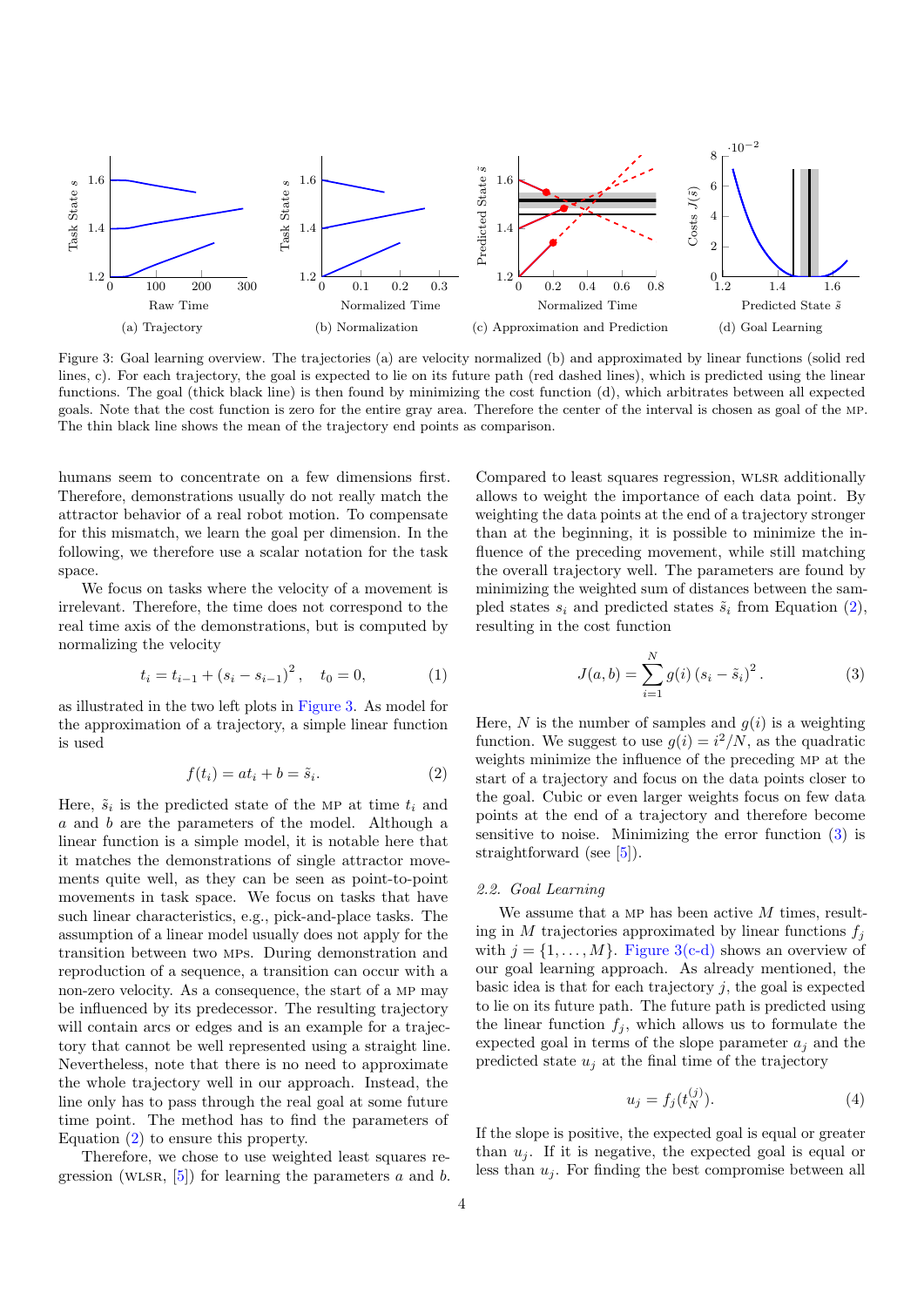<span id="page-4-1"></span>

Figure 4: Three goal learning cases and their resulting distance and cost functions. In general, trajectories may converge (top), diverge (center) or point in the same direction (bottom). The black dashed lines show the goal of the mp.

trajectories, we construct a cost function which penalizes deviations from each expected goal. As a first step, we define the distance between a state s and the expected goal of a trajectory j as

$$
d_j(s) = \begin{cases} 0, & \text{if } a_j > 0 \text{ and } s \ge u_j, \\ 0, & \text{if } a_j < 0 \text{ and } s \le u_j, \\ |s - u_j|, & \text{otherwise.} \end{cases} \tag{5}
$$

Then, the attractor goal of one particular dimension of a MP can be defined as the point  $s_g$  where the squared sum of distances becomes minimal

$$
J(s) = \sum_{j=1}^{M} d_j^2(s),
$$
 (6)

$$
s_{\rm g} = \min_{s} J(s). \tag{7}
$$

[Figure 4](#page-4-1) shows some trajectories and their resulting distance and cost functions as an example. For finding the solution  $s_{\rm g}$ , we first calculate the derivative of the cost function  $(6)$ . Due to Equation  $(5)$ , the cost function is non-differentiable at each threshold  $u_i$ . Therefore, the derivative has to be computed for each interval  $[u_i, u_{i+1}]$ separately and is given by

$$
\frac{d}{ds}J(s) = 2\sum_{j \in D}(s - u_j). \tag{8}
$$

Here,  $D$  is the set of functions for which Equation [\(5\)](#page-4-3) is non-zero. For the intervals, we assumed that the thresholds have been sorted in ascending or descending order. Setting the derivative equal to zero and rearranging for s results in

$$
s_{\mathbf{g}} = \frac{1}{n_D} \sum_{j \in D} u_j,\tag{9}
$$

where  $n_D$  is the number of elements in D. The solution  $s_g$ may lie outside of the interval. In that case, it is clipped to the closest interval border. If there exists an interval for which  $D$  is empty, the error will become zero and hence any value in this interval is a possible solution. In that case, the center of the interval is taken as goal. The final equation therefore is

$$
s_{g} = \begin{cases} (u_{j} + u_{j+1})/2 & \text{if } n_{D} = 0, \\ u_{j} & \text{if } n_{D} \neq 0, s_{g} < u_{j}, \\ u_{j+1} & \text{if } n_{D} \neq 0, s_{g} > u_{j+1}, \\ s_{g} & \text{otherwise.} \end{cases}
$$
(10)

The goal  $s_g$  is computed for every interval  $[u_j, u_{j+1}]$  and subsequently inserted into Equation [\(6\)](#page-4-2). The goal resulting in the lowest value of this cost function is then chosen as final goal of the mp.

Due to the quadratic dependency of Equation [\(6\)](#page-4-2) on the expected goals, overshoots may shift the goal away from the desired value. However, our experience is that if a teacher recognizes that the goal was not hit accurately, he/she usually corrects his/her mistake, so that in the end the real goal is approximately reached. If a mp is stopped prematurely, overshoots also do not lead to problems. Additionally, the trajectory approximation with WLSR leads to some robustness against overshoots.

# <span id="page-4-3"></span><span id="page-4-0"></span>3. Learning Graph Representations

In the previous section, the parameters of the individual mps have been acquired. In this section, we propose an approach for learning a graph representation of the demonstrated sequences which we call sequence graph. In a sequence graph, every node is linked to a mp. During reproduction, the graph determines which mp may be activated next. A missing transition in the graph might prevent an activation of the correct mp, while too many outgoing transitions might lead to the activation of a wrong mp due to perceptual aliasing. It is therefore crucial to find a good structure for a given set of demonstrations.

<span id="page-4-2"></span>[Figure 5](#page-5-0) shows an overview of the graph learning based on a simple toy example with only three different mps, that will be used throughout this section. The mps are indicated by different colors. They are chosen arbitrarily and have no further meaning, but show the essential characteristics of our approach. First, we perform at least one kinesthetic demonstration. In general, we assume that M demonstrations have been collected. For each demonstration, we get a labeled (background colors in [Figure 5a\)](#page-5-1) set of features (black lines). The features are only used for learning the transition behavior and will be explained in [Section 4.](#page-7-0) For learning a sequence graph, only the observed mp sequence is used, as shown in [Figure 5b.](#page-5-2) The graph representation will be explained in detail in the following section, where we also present two different types of sequence graphs, both showing different ways of incorporating the sequences into the representation.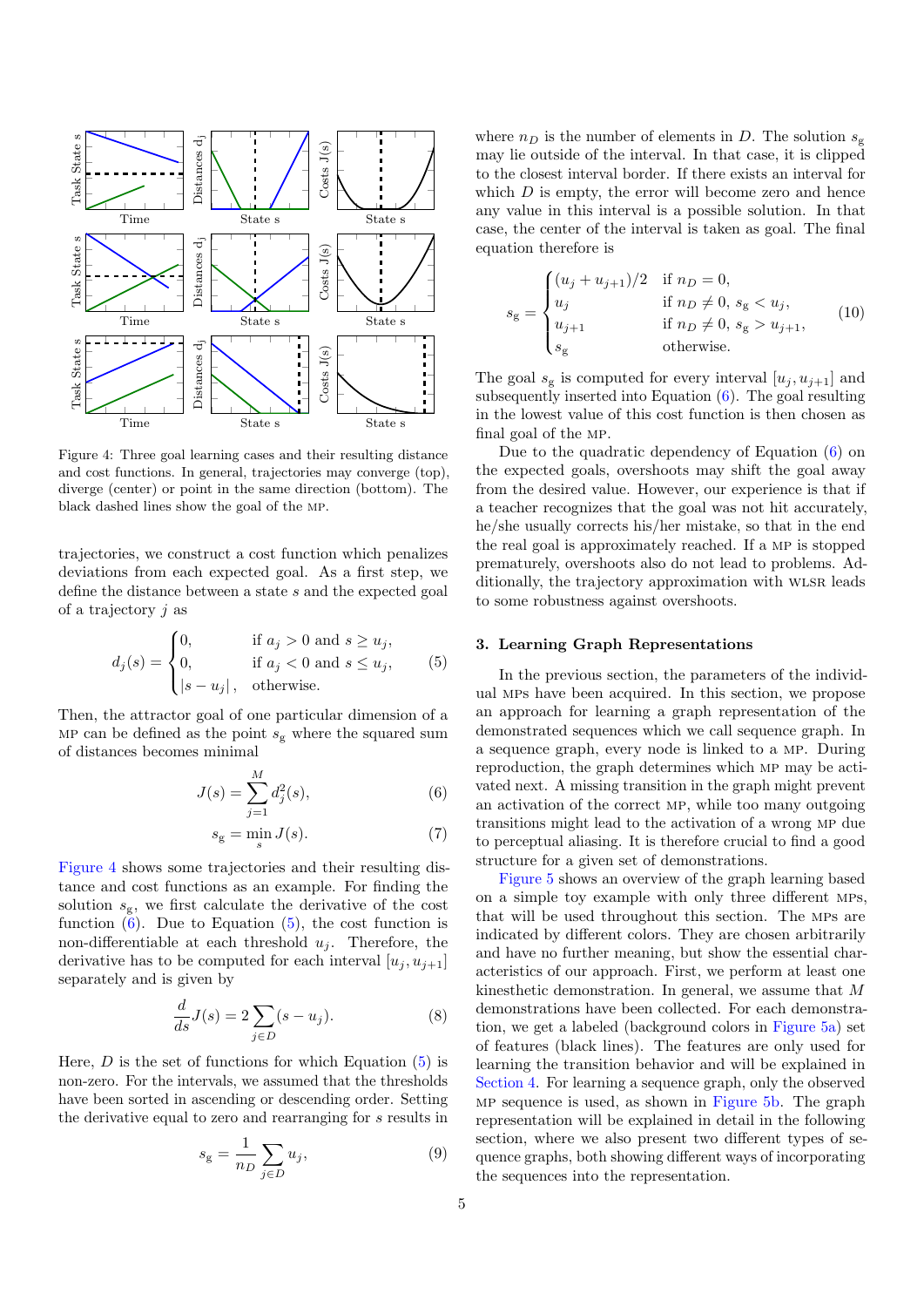<span id="page-5-1"></span><span id="page-5-0"></span>

<span id="page-5-3"></span>Figure 5: Overview of the graph learning. First, the labeled data from a set of demonstrations (a) is taken to extract the mp sequence (b). This sequence can then be used to generate a sequence graph. We investigate two different sequence graph types. A compact local sequence graph (c) and a more sophisticated global sequence graph (d). The numbers on the transitions correspond to the transitions points (tps, see upper left figure). A tp is a point in time at which a transition between mps occurs.

A sequence graph is a directed graph in which each node  $n_i$  is linked to a MP. This mapping is not injective which means a mp can be linked to more than one node. During reproduction, a mp is activated if a linked node is considered active. Transitions in the graph lead to succeeding mps that can be activated if the current mp has finished. A transition  $t_{k,l}$  is connecting the node  $n_k$  with  $n_l$ . Each transition is linked with the corresponding transition points (TP) at which it was observed during the demonstration (black vertical lines in [Figure 5a\)](#page-5-1). As the same transition can be observed multiple times, multiple TPs are possible.

Having m nodes in a graph, we use a  $m \times m$  transition matrix  $T$  with elements  $t_{k,l}$  to describe one sequence graph. As a MP is usually activated for more than one time step, the transition  $t_{k,k}$  exists for all k. We start with one directed acyclic graph with nodes  $n_{i,i}$  for each trial (see [Figure 5b\)](#page-5-0), which contains the observed mp sequence. The main step is now to combine multiple of these graphs into one representation of the skill, which can be a hard problem as the algorithm has to work solely based on the observations. As an example, consider the task of baking a cake. Here, it does not matter if milk or eggs are put in the bowl first. Still, the task may be demonstrated one time with the sequence milk-eggs and one time with the sequence eggs-milk. From an algorithmic point of view it is often not clear if a sequence is arbitrary for a skill or if the differences can be linked to some traceable sensor events. Hence, there are different ways of building the graph structure for a skill. We show two possibilities by investigating two different kinds of sequence graphs. The local graph presumes a sequence to be arbitrary and is not considering it in the representation, while the global graph is trying to construct a more detailed skill description.

#### <span id="page-5-2"></span>*3.1. Local Sequence Graph*

The local sequence graph assigns exactly one node to each activated mp and hence the number of nodes and mps is equal. The graph is initialized with one node per mp and without transitions. For each observed pair of mps a transition is added to the graph. As only pairs and no history are considered, it is irrelevant at which point in the sequence a transition occurs. The corresponding graph for the toy example is shown in [Figure 5c.](#page-5-3)

The graph contains only three nodes, one for each activated mp. When reproducing the movement, a transition from the red mp to the blue one is always possible at this level of the hierarchy and it is up to the classifier to prevent such incorrect transitions. The major drawback of this representation is the strong requirement on the feature set, as it has to be sufficiently meaningful to allow for a correct classification independent of the history of activated mps.

#### *3.2. Global Sequence Graph*

The global sequence graph attempts to overcome this issue by constructing a more detailed skill description. One essential characteristic of the global sequence graph is that there is no one to one mapping between mps and graph states. Instead, a MP can appear multiple times in one representation as depicted in the global sequence graph of the toy example [\(Figure 5d\)](#page-5-1). Here, two nodes are linked to the red mp because the sequence was considered to be in two different states when they were activated. The repeated appearance of the green-blue transitions (see [Figure 5a\)](#page-5-1) is represented by only two nodes as in the local graph. The reason is that consecutive sequences of the same mps are considered to be a repetition which can be demonstrated and reproduced an arbitrary number of times. Repetitions are also advantageous when describing tasks with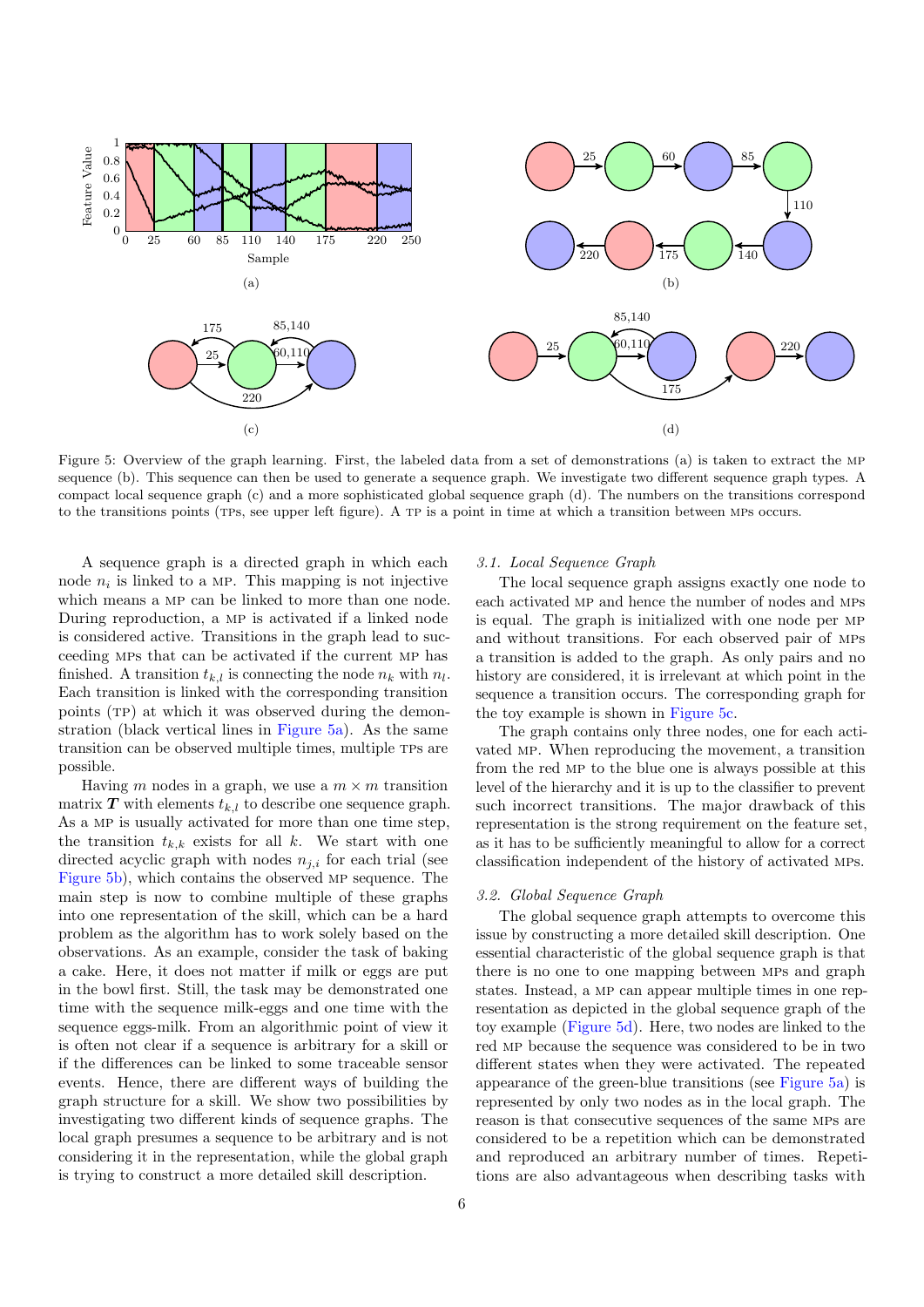<span id="page-6-0"></span>Algorithm 1 Graph Folding

Require: T 1:  $repetition = findRepetition(T);$ 2: while *repetition*.*found* do 3:  $\boldsymbol{R} = \emptyset$ : 4:  $repetition.l = repetition.end - repetition.start + 1;$ 5: for i = *repetition*.*start* to *repetition*.*end* do 6: mergeNodes $(T(i + repetition. l), T(i));$ 7:  $\boldsymbol{R} = \boldsymbol{R} \cup \boldsymbol{T}(i);$ 8:  $repetition = findRepetition(T);$ 9: if !*repetition*.*found* then 10:  $tail = \text{findTail}(T, \text{repetition}. \text{end} + 1);$ 11: if *tail*.*found* then // Found incomplete cycle 12: **for**  $i = tail.start$  **to** *tail.end* **do** 13: mergeNodes $(T(i + r), T(i))$ ; 14:  $\mathbf{R} = \mathbf{R} \cup \mathbf{T}(i);$ 15:  $\mathbf{T} = \mathbf{T} \setminus \mathbf{R}$ ; // Remove merged nodes from graph

repetitive characteristics, such as unscrewing a light bulb. Here, the unscrewing movement has to be repeated several times depending on how firm the bulb is in the holder. As the number of repetitions is not fixed for each single demonstration, the algorithm has to conclude that different numbers of repetitions of the same behavior appeared in the demonstrations and incorporate this information into the final representation of the task.

Note that even if a skill requires a fixed number of repetitions, both presented sequence graphs will contain a cycle in the representation. The system is then only able to reproduce the movement properly if the classifier would find the transition leading out of the cycle after the correct number of repetitions. While an improvement is not possible here for the local graph, a fixed number of repetitions can be modeled with the global graph by skipping the search for cyclic transitions.

#### *3.3. Graph Construction*

The local sequence graph is created by adding one node for each observed MP and one transition for every observed mp pair. If a mp pair is observed multiple times, only one transition is added to the graph. For creating a global sequence graph, three steps have to be performed.

- 1. Create one acyclic graph  $T_j$  for each demonstration.
- 2. Replace repetitions of mps with cyclic transitions.
- 3. Combine updated graphs to one global representation T of the skill.

The first step is straightforward as the acyclic graph represents the mp sequence directly observed in the demonstrations. We call the second point *folding* and its pseudo code is shown in [Algorithm 1.](#page-6-0) The algorithm starts by calling the method findRepetition, which is searching for repetitions of length  $l = |m/2|$  in a graph T with m nodes. The method starts by comparing the mps of the nodes  $\{n_0, n_1, \ldots, n_l\}$  with  $\{n_{l+1}, \ldots, n_{2l+1}\}$ . If both node

<span id="page-6-1"></span>

|     | <b>Algorithm 2</b> Graph Merging                                                    |
|-----|-------------------------------------------------------------------------------------|
|     | Require: $T_A$ , $T_B$                                                              |
|     | 1: $U_A = \text{getUniquePaths}(T_A);$                                              |
|     | 2: $\boldsymbol{U}_{\text{B}} = \text{getUniquePaths}(\boldsymbol{T}_{\text{B}});$  |
|     | 3: for all $u_{\text{B}} \in U_{\text{B}}$ do // Iterate over paths                 |
| 4:  | $c_{\rm max}=0;$                                                                    |
| 5:  | for all $u_{\text{A}} \in U_{\text{A}}$ do                                          |
| 6:  | $c = \text{compare}(\boldsymbol{u}_{A}, \boldsymbol{u}_{B});$ // Nr. matching nodes |
| 7:  | if $c > c_{\text{max}}$ then                                                        |
| 8:  | $c_{\text{max}} = c$ ;                                                              |
| 9:  | $n_{\text{B,max}} = u_{\text{B}}(1,\ldots,c);$ // First c nodes                     |
| 10: | $\mathbf{n}_{A,\text{max}} = \mathbf{u}_A(1,\ldots,c);$                             |
|     | 11: for all $n_A \in T_A$ , $n_B \in T_B$ do // Iterate over all nodes              |
| 12: | if $n_{\rm B} \in n_{\rm B, max}$ then // Nodes match                               |
| 13: | merge $\text{Nodes}(n_{\text{A}}, n_{\text{B}});$                                   |
| 14: | else // Node of graph B has to be added to A                                        |
| 15: | $addNode(T_A, n_B);$                                                                |

chains match, the node pairs  $\{n_0, n_{l+1}\}\dots\{n_l, n_{2l+1}\}\$  are returned. If the chains do not match, the indices are incremented by one and the method starts from the beginning with  $n_1$  as starting point. The shifting is done until the end of the list is reached. Next, l is decremented by one and all previous steps are repeated. Thus, longer repetitions are preferred over shorter ones. The method terminates if the cycle size is one, which means no more cycles can be found.

If a repetition is found, the corresponding nodes are merged to a single node. When merging two nodes  $n_A$  and  $n_B$ , the input and output transitions of node  $n_B$  become input and output transitions of  $n_A$ . If an equal transition already exists for  $n_A$ , only the associated TPs are added to the existing transition. Note that a cyclic transition is introduced when merging the nodes  $n_0$  and  $n_{l+1}$ , as this leads to the input transition  $t_{l,l+1}$  being rerouted to  $t_{l,0}$ . After each iteration of the algorithm, the nodes of the latter chain are not connected to the rest of the graph anymore and can be removed from the representation. To allow escaping a cycle not only at the end of a repetition, the algorithm also searches for an incomplete cycle after a found repetition. This tail is considered to be part of the cycle and is also merged into the cyclic structure [\(Algorithm 1,](#page-6-0) lines 11-15). The toy example also contains an incomplete cycle, as the green-blue repetitions end incompletely with the green mp.

We call the final step of creating a global sequence graph *merging*, as several separate graphs are merged into one representation. [Algorithm 2](#page-6-1) merges two graphs and thus gets called  $M-1$  times for M demonstrations. The algorithm steps through the graphs simultaneously, starting at the initial nodes, merging equal nodes and introducing branches whenever nodes differ. The algorithm starts by extracting the unique paths from both graphs. A unique path is a path which starts with a node that has no input transition and ends with a node that has either no output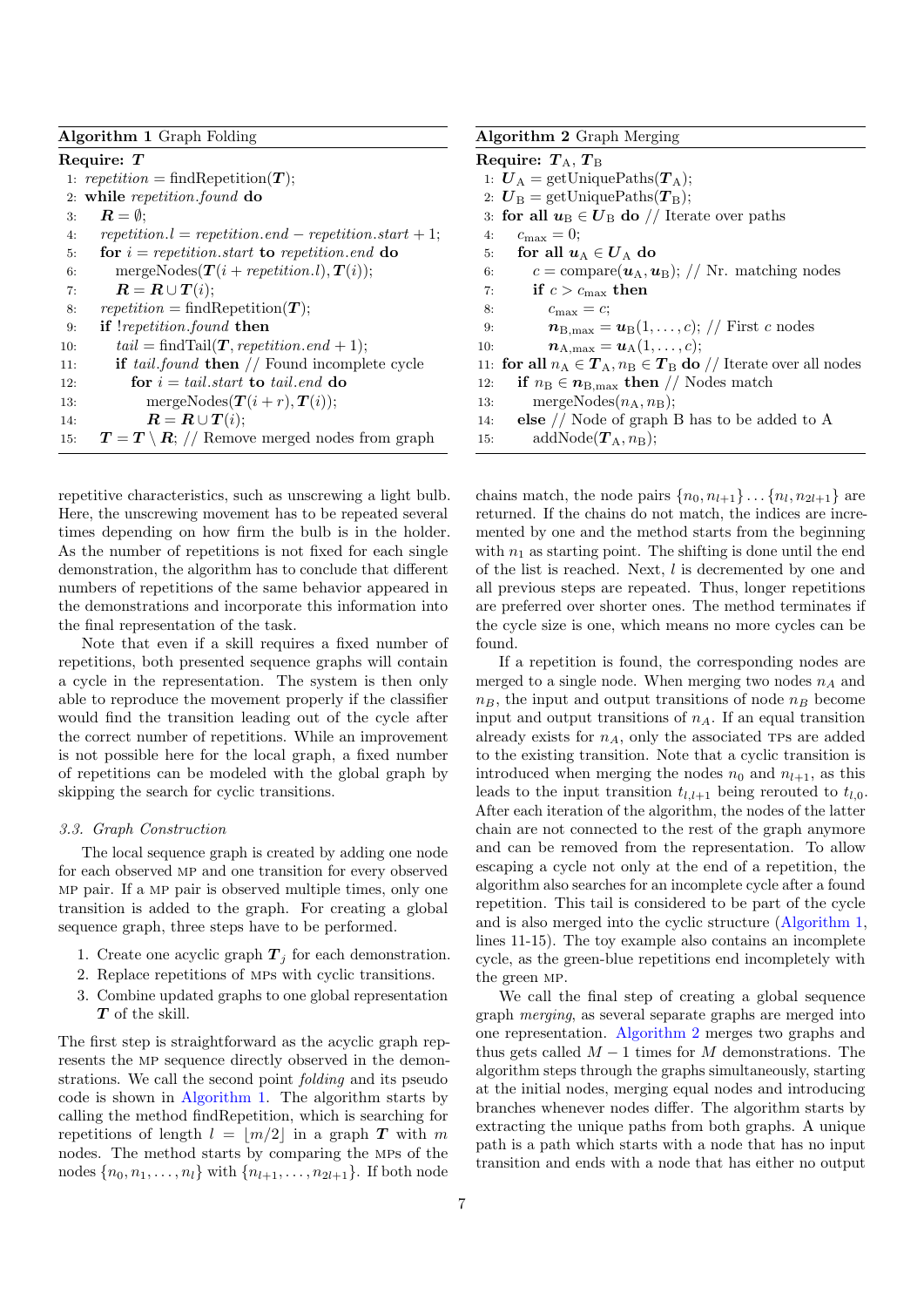<span id="page-7-2"></span>

Figure 6: One classifier is created for each node in the graph. The training is performed by using the data around the transitions between the connected mps (a). The data is projected into feature space and the classifier learns a separating border between the mps, as indicated by the background color in (b). As soon as the current feature state crosses such a border during reproduction, a transition in the graph is triggered, leading to a switch to a different classifier.

transition or only output transitions to nodes that were already visited. The toy example has two unique paths, red, green, blue and red, green, red, blue (see [Figure 5d\)](#page-5-1). Next, the algorithm compares the paths of both graphs with each other from left to right, searching for the longest equal subpath. Two nodes are considered as equal if the columns of the corresponding transition matrices are equal, which means both nodes use the same underlying MP and have the same input transitions. Finally, the nodes of the longest equal subpath are merged, whereas all other nodes of graph  $T_B$  are added to  $T_A$ . By searching for the longest subpath, branches are introduced at the latest possible point in the combined graph. Once branched, both branches are separated and do not get merged together at a later point in the sequence.

# <span id="page-7-0"></span>4. Learning the Transition Behavior

After creating the graph representation, the next step is to train the classifiers — one for each node in the graph. If a node is active during reproduction, its associated classifier decides when to transition to a possible successor node. This multiclass classification problem has the active node and all of its neighbor nodes in the graph as classes. Due to the graph representation, we do not have to learn an overall classification function  $f(x) = p$ with  $p \in P$  and x being the combined feature vector of all MPs  $\mathbf{x} = (\mathbf{x}^{(1)}; \mathbf{x}^{(2)}; \dots; \mathbf{x}^{(K)})^{\mathrm{T}}$ , but can restrict the classes c of each classifier to a subset  $P_c \subseteq P$  and the data vector to the feature vectors of the elements in  $P_c$ . Restricting the number of classes often increases the accuracy of the system as transitions not observed in the training data are prevented. A reduction of the feature vector can be seen as an implicit dimensionality reduction where unimportant features used by uninvolved mps are no longer considered for the decision.

[Figure 6a](#page-7-2) depicts the data used for training a classifier as an example. After the demonstrations, each transition in the acyclic graph is linked to one tp in the sampled data. During the merging and folding process of the global

<span id="page-7-3"></span>sequence graph or the pair search for the local graph transitions are merged together, resulting in potentially multiple TPs for each transition. For each TP, the data points between the previous and next  $TP$  in the overall data are taken from the training and labeled with the mp that was active during that time. As all transitions have the same predecessor for one classifier, the first part of the data will always have the same labels, while the second part may differ depending on the successor node of the transition.

The classifiers learn from the labeled training data how to separate the mps in feature space [\(Figure 6b\)](#page-7-3). During the reproduction of the mp, the current feature state of the robot is tracked and as soon as it crosses a border, the corresponding successor will be activated, leading to a transition in the graph and a switch to another classifier. Any classifier is applicable to our method. We evaluated support vector machines (SVMs,  $[8]$ ), logistic regression (LR,  $[2]$ ), kernel logistic regression  $(KLR, [8])$  $(KLR, [8])$  $(KLR, [8])$ , import vector machines (IVMs, a certain type of sparse kernel logistic regression, [\[30\]](#page-13-6)), and Gaussian mixture models (GMMs, [\[2\]](#page-12-23)).

#### <span id="page-7-1"></span>5. Evaluations and Experiments

For evaluating our approach, we perform three different experiments. In [Section 5.1,](#page-8-0) we evaluate the goal learning on a task where a robot has to move an object in its workspace. In [Section 5.2,](#page-9-0) we evaluate the overall performance of the system, including the two sequence graph representations and different classifiers. In the experiment, a robot has to unscrew a light bulb. In [Section 5.3,](#page-10-0) the system has to learn to grasp different objects. Additionally, an error recovery strategy for unsuccessful grasps is demonstrated. With the third experiment, we evaluate the system performance on a more complex feature set. All experiments are evaluated using a real seven degrees of freedom (DOF) Barrett wam robot with an attached four DOF hand. For the first and third experiment, also some simulation results are presented.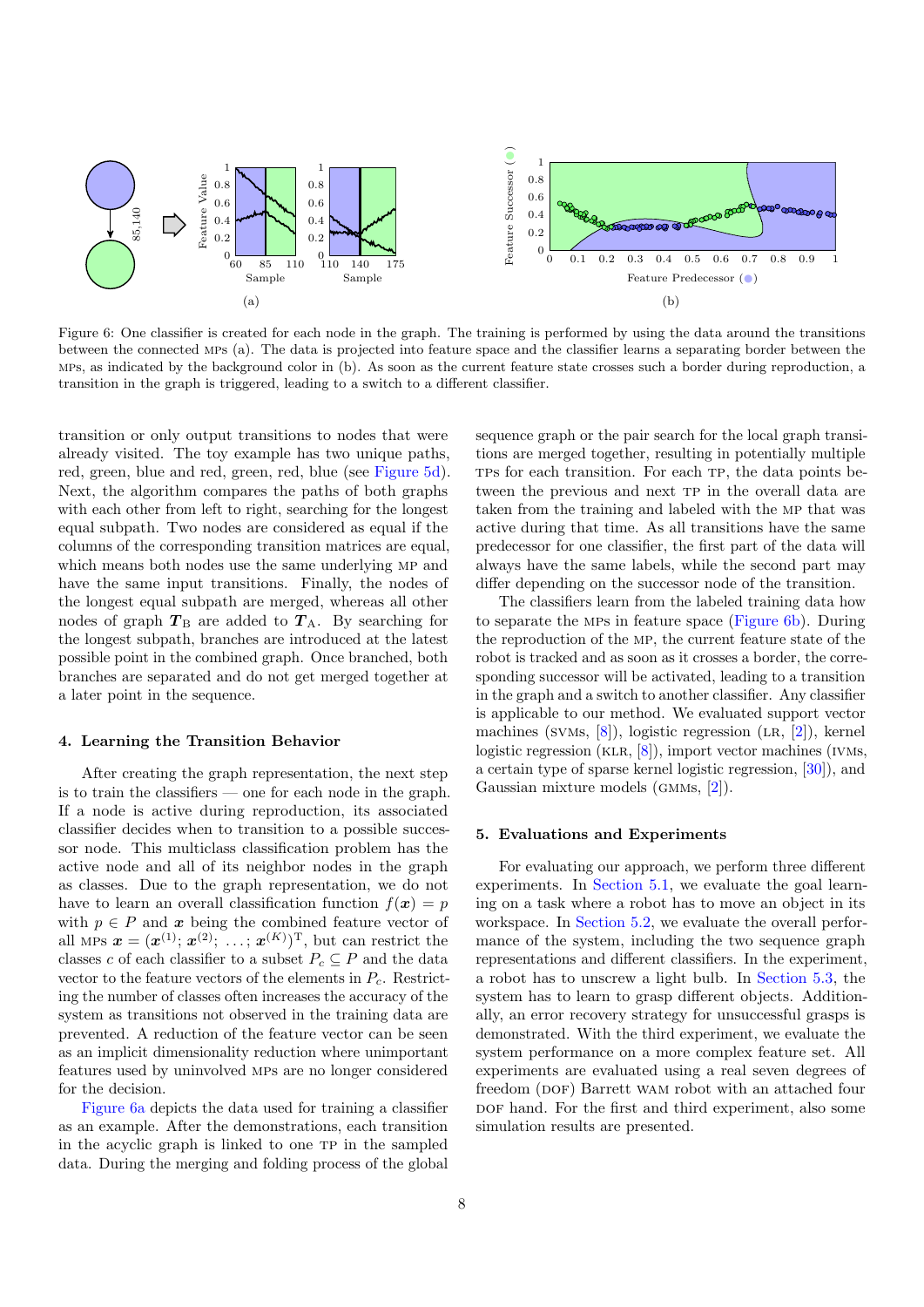<span id="page-8-1"></span>

Figure 7: In the first experiment, the robot has to move an object to a certain position. The robot starts in an initial position  $( \bullet )$ , moves to the object  $\left( \bullet \right)$  and grasps it  $\left( \bullet \right)$ . Subsequently, it moves the object to another position  $\left( \bullet \right)$ , opens its hand  $\left( \bullet \right)$ and moves to the final position  $( \bullet )$ .

#### <span id="page-8-0"></span>*5.1. Moving an Object*

The first experiment evaluates the goal learning algorithm we describe in [Section 2.](#page-2-1) Therefore, we chose a rather simple sequence of movements, which does not differ between single demonstrations. The robot starts in an initial position, moves to the object and grasps it. Subsequently, it moves the object to another position, opens the hand and returns to the initial position, as illustrated in [Figure 7.](#page-8-1) As the sequence always is the same and does not include any repetitions or specific patterns of movements, the local and global sequence graph algorithms return the same structure. A MP may control the position and/or orientation of the end effector as well as the joint angles of the fingers. If an entity is not controlled by a mp, the movement results from the null space criteria (e.g., joint limit avoidance) of the underlying task space controller. Six different mps have been defined to perform the task, as shown in [Table 1.](#page-8-2)

Before the experiments on the real robot are presented, the goal learning is evaluated in simulation first. As kinesthetic teaching is not possible in simulation, we predefine the demonstrated sequence with a state machine and the transition behavior between mps using thresholds. For realism and variation, Gaussian noise is added to the thresholds. Every time a new mp is activated, new thresholds are computed. The goal of each MP  $k$  is set to desired values  $\tilde{s}_{\rm g}^{(k)}$  and perturbed with additive noise  $\mathcal{N}(\mathbf{0}, \sigma^2 \mathbf{I})$ for each demonstration. The intention of this experiment is to evaluate the robustness and accuracy of the goal learning by disturbing the transition behavior and mp goals. We perform eight demonstrations with a fixed  $\sigma$  and learn the goals  $s_{\rm g}^{(k)}$  of every MP k after each demonstration with the data of all demonstrations that have been performed up to this point. For each learning instance, an error is computed

<span id="page-8-2"></span>

| MР | Position | Orientation | Fingers | Next MP |
|----|----------|-------------|---------|---------|
|    | Initial  |             |         |         |
|    |          | Fixed       | Open    |         |
|    | Hold     | Fixed       | Closed  |         |
|    | В        | Fixed       | Closed  |         |
|    | Hold     | Fixed       | Open    |         |
|    | Final    |             |         |         |

Table 1: mps for the object movement experiments.

<span id="page-8-3"></span>

Figure 8: Goal learning error for the simulated toy example. The error degrades when demonstrating a task multiple times. The background color shows the hull of one standard deviation.

according to

$$
e = \frac{1}{N} \sum_{k=1}^{N} \left\| \tilde{s}_{g}^{(k)} - s_{g}^{(k)} \right\|_{1}, \qquad (11)
$$

which is the mean of the  $\ell_1$ -norm of the difference between predefined and computed goal of all N mps. The experiment is repeated with three different values for  $\sigma$  20 times, so that in total 480 demonstrations are performed. We summarize the results for all learning instances according to the number of demonstrations they have been trained with and compute the mean and standard deviations of the errors. The results are plotted in [Figure 8.](#page-8-3) In general, the error decreases slightly for more demonstrations, but is always consistent with the amount of noise added to the system.

For the experiments with the real robot, we perform three kinesthetic demonstrations. Transitions between mps are indicated by pressing a key every time we consider a movement as complete. Opening and closing of the hand is also activated by pressing a key. The labeling is performed based on the indicated transitions. Next, the transition behavior is learned with svms as classifier and the task is reproduced on the real robot.

One feature  $x_1^{(k)}$  is assigned to each MP k according to the equation

<span id="page-8-4"></span>
$$
\mathbf{\Delta} = \mathbf{s}_{\mathrm{g}}^{(k)} - \mathbf{s}^{(k)},\tag{12}
$$

$$
x_1^{(k)} = 1 - \exp(-0.5(\mathbf{\Delta}^{\mathrm{T}} \mathbf{\Sigma}_k^{-1} \mathbf{\Delta})). \tag{13}
$$

Here,  $s^{(k)} \in \mathbb{R}^{q \times 1}$  is the current state of the robot in task space coordinates and  $\Sigma_k$  is a  $q \times q$  diagonal matrix with positive parameters. Note that  $q$  can be different for each MP. Equation  $(13)$  depends on the absolute difference between the state of the robot and the mp's goal position. Hence, the feature can be seen as progress indicator and is called goal distance  $[14]$ . It is intrinsically in the range  $[0, 1]$ and makes further data scaling superfluous. In addition, the variation of the feature around the mp goal can be shaped with the parameters of  $\Sigma_k$ . To get expressive features, we learn the parameters by minimizing the variance of the feature values while constraining the min and max values to be as close to zero and one as possible.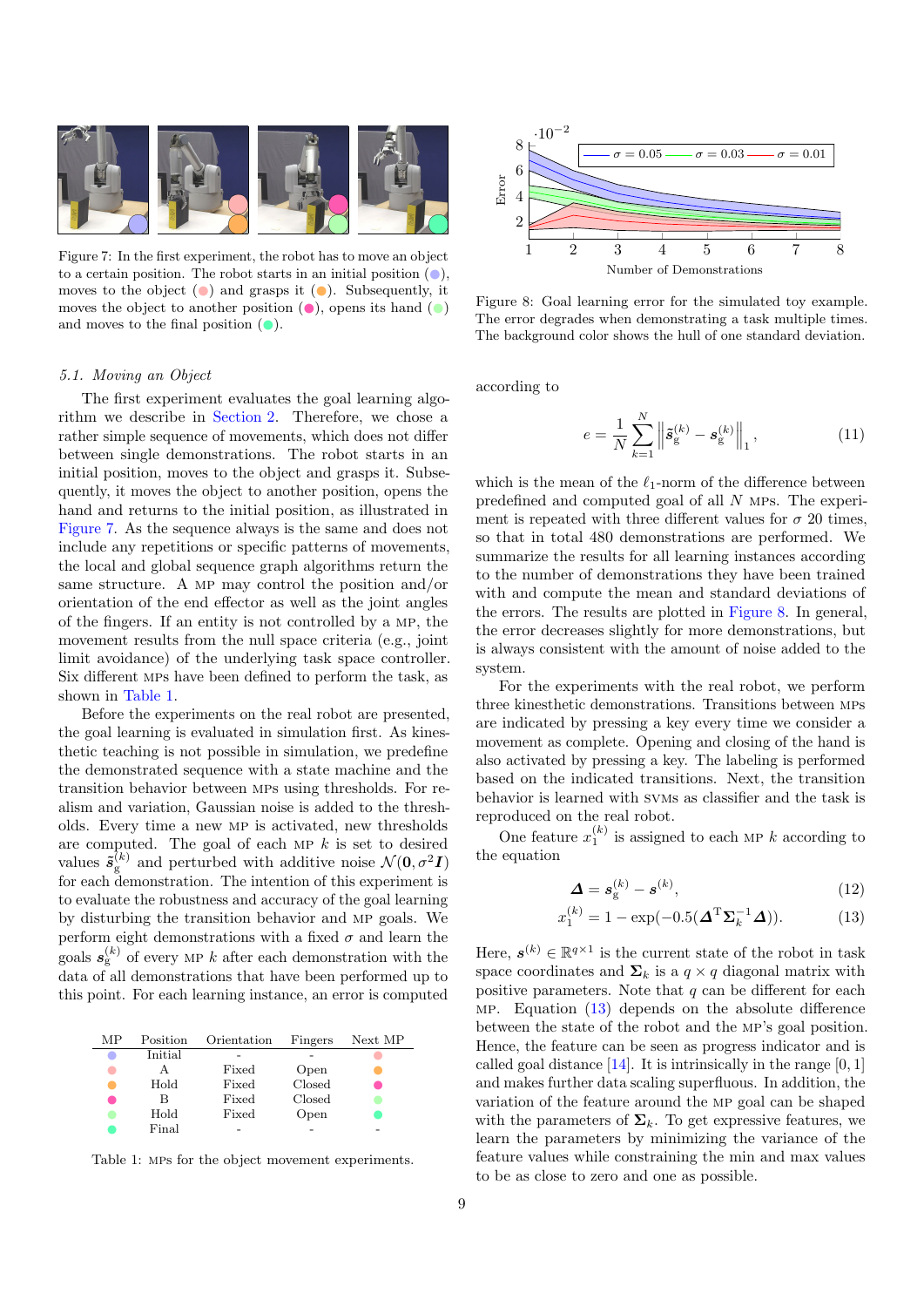<span id="page-9-1"></span>

Figure 9: Comparison of trajectories from kinesthetic demonstrations (blue) and reproduction (red). The dashed lines show the learned mp attractor goals. All trajectories are aligned in time, so that each mp activation takes the same (normalized) time. The learned goals and the transition behavior are consistent with the demonstrations.

<span id="page-9-3"></span>

Figure 10: Illustration of a successful unscrewing sequence. The robot starts in an initial position ( $\bullet$ ) and first moves towards the bulb ( $\bullet$ ). Then it repeats the unscrewing movement ( $\bullet$ ,  $\bullet$ ,  $\bullet$ ) until the bulb loosens ( $\bullet$ ) and subsequently, the bulb is put into a bin  $(\bullet)$  and the robot returns to its initial position  $(\bullet)$ .

[Figure 9](#page-9-1) shows the resulting trajectories for some selected mp transitions. The learned goals are consistent with the directions of the movements. If trajectories are constant or diverge slightly, the goal is averaging over the trajectories [\(Figures 9b,c\)](#page-9-1). If all trajectories point in the same direction as it is the case for [Figure 9a,](#page-9-1) the goal lies in this direction as well, without conflicting with the trajectories.

The first example also illustrates the difference between the goal state of a mp and the state at which a new mp is activated. A new mp is activated as soon as the classification border is crossed, which is the case when the feature state reaches the value of the first transition. Note that such an early transitioning strategy is only triggered if it was also demonstrated. Therefore, behaviors such as opening or closing a gripper prematurely should not occur unintendedly.

#### <span id="page-9-0"></span>*5.2. Unscrewing a Light Bulb*

In the second experiment, the system has to learn how to unscrew a light bulb. The focus of this experiment is on evaluating the overall performance of the learning system, including the goal learning, the graph representations and the transition behavior. For the representation of the skill, we choose seven different mps, shown in [Table 2.](#page-9-2)

The detailed task flow is illustrated in [Figure 10.](#page-9-3) We choose to unscrew the light bulb by caging it. Here, the robot encloses the bulb with its hand and grasps it below the point with the largest diameter. For positioning the robot, the end effector coordinates defined relative to the light bulb holder are set. When opening, closing or rotating

the hand, either the three DOFs of the fingers or the angle of the wrist joint are controlled by the mp. The unscrewing mp (rotating the closed hand counterclockwise) additionally applies a force in upward direction to the robot's hand to ensure contact with the bulb. Again, the goal distance feature is assigned to each mp. The goal distance of the -mp can be used to detect if the light bulb is still in the holder. As a force is applied in upward direction during unscrewing, this force leads to an acceleration of the robot's arm as soon as the light bulb gets loose. As a consequence, the arm moves away from the mp's goal, resulting in an increasing value of the goal distance. The system has to learn that an increase of this goal distance leads to an immediate stopping of the unscrewing mp and a transition to the branch in the graph that puts the light bulb into the bin. As the light bulb is not represented in the feature set and the unscrewing stopping criterion depends implicitly on the height of the end-effector, a slipped light bulb can not be detected. As no slip happened during our experiments, we did not integrate the state of the light bulb into the feature set.

<span id="page-9-2"></span>

| MP            | X                |      |           | Orientation | Fingers               | Next MP               |
|---------------|------------------|------|-----------|-------------|-----------------------|-----------------------|
|               | Initial Position |      |           | Initial     | Hold                  | $\bullet$ . $\bullet$ |
| 0             | Light Bulb       |      |           | Hold        | Spread                |                       |
| $\mathcal{L}$ | Light Bulb       |      |           | Hold        | Closed                |                       |
|               | Bulb             | Bulb | Force     | Rot. Wrist  | Closed                | $\bullet$ . $\bullet$ |
|               | Light Bulb       |      | Hold      | Spread      | $\bullet$ . $\bullet$ |                       |
|               | Light Bulb       |      | Rot. Back | Spread      |                       |                       |
|               | Garbage          |      |           | Hold        | Closed                |                       |

Table 2: mps for the light bulb experiments.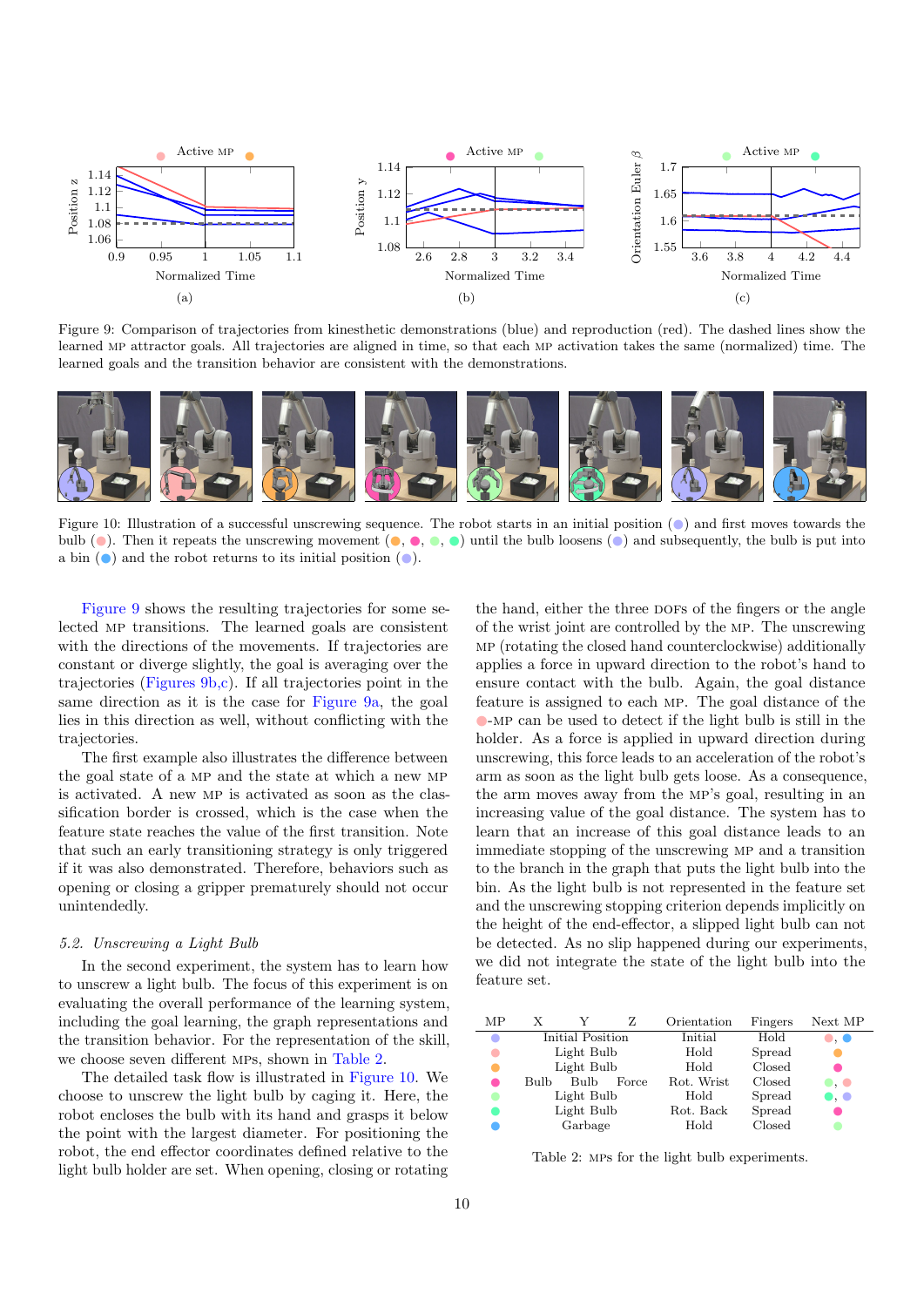<span id="page-10-1"></span>

Figure 11: Experimental results for the light bulb task. The left plot shows the comparison of the three different graph structures: A fully connected graph used as baseline and the local and global sequence graph. All graphs were trained with Logistic Regression (LR) as classifiers. The right plot shows the evaluation of different classifiers: lr, Gaussian Mixture Models (gmms), Support Vector Machines (svms), and Import Vector Machines (ivms). Here, the global sequence graph has been used. The bars in both plots indicate the minimum, average and maximum success rate of each mp transition during reproduction of the task.

<span id="page-10-2"></span>

Figure 12: Graph representations of the light bulb task. Compared to the global graph, the local graph merges several nodes. The merging creates paths in the graph which were not demonstrated. An example is the sequence marked as red which leads to a misbehavior of the robot if reproduced.

We perform three kinesthetic demonstrations and vary the position of the light bulb holder for each demonstration. For all following experiments, the system is trained separately with the data of each single demonstration, all pairs of demonstrations and all demonstrations. Every time the system is trained, the task is reproduced and the success rate of each mp transition is evaluated. A transition is considered successful, if the system activates at the correct state the correct successor. Incorrect, premature or too late transitions are considered failures. For unsuccessful transitions, we restart the movement, trigger the transition manually and continue with the reproduction from there.

We first evaluate the graph representations by comparing the local and global sequence graph with a baseline graph, which has one node for each mp and is fully connected. Hence, the system is allowed to transition to any mp at every point in time. All graph types are trained with LR as classifiers. The reproduction results are shown in [Figure 11a.](#page-10-1) Both presented graph representations are clearly better suited than the baseline graph. Due to the reduced number of outgoing transitions for each node, the effect of perceptual aliasing gets reduced, which in turn improves the performance of the classifiers. This effect is also the reason why the global sequence graph slightly outperforms the local sequence graph. Both graphs are shown in [Figure 12.](#page-10-2) The local sequence graph contains paths which have not been demonstrated and lead to misbehavior if reproduced. An example is the red path in the figure. Here, the robot returns to its initial position with the bulb in its hand and immediately goes back to the bulb holder while opening its hand instead of going to the bin.

In a second set of experiments, we evaluate different classifiers. In addition to LR, we evaluate GMMs, SVMs, and ivms (see [Section 4\)](#page-7-0). All classifiers are trained with the global sequence graph, as this was the overall winner of the first experiments. The reproduction results for the different classifiers are shown in [Figure 11b.](#page-10-1) The results indicate only a slightly better performance of the kernel methods compared to LR and GMMs. When being trained with all demonstrations, the average success rate of svms and ivms is 97.6%, while lr reaches only 92.9%. The main reason for failing is the unscrewing movement, where the system sometimes fails to generalize from the demonstrations. When the light bulb gets loose at the beginning of the unscrewing movement during demonstration, the system is expected to be in a similar state when the light bulb gets loose during reproduction. If both states are different, the system sometimes fails to trigger the transition to the successor mp properly. This effect is reduced if more demonstrations are performed, as different wrist orientations are observed for each transition and therefore this feature becomes irrelevant for the decision. In general, a feature selection method may be helpful for further improving the performance.

#### <span id="page-10-0"></span>*5.3. Grasping Objects with Error Recovery*

In a third experiment, the system has to learn to grasp and lift three cylinders with different lengths using different grasps. The intention is to evaluate a more complex feature set, which also represents the state of the environment, positions and joint angles instead of the mp goal distance features. [Table 3](#page-11-0) summarizes all features for this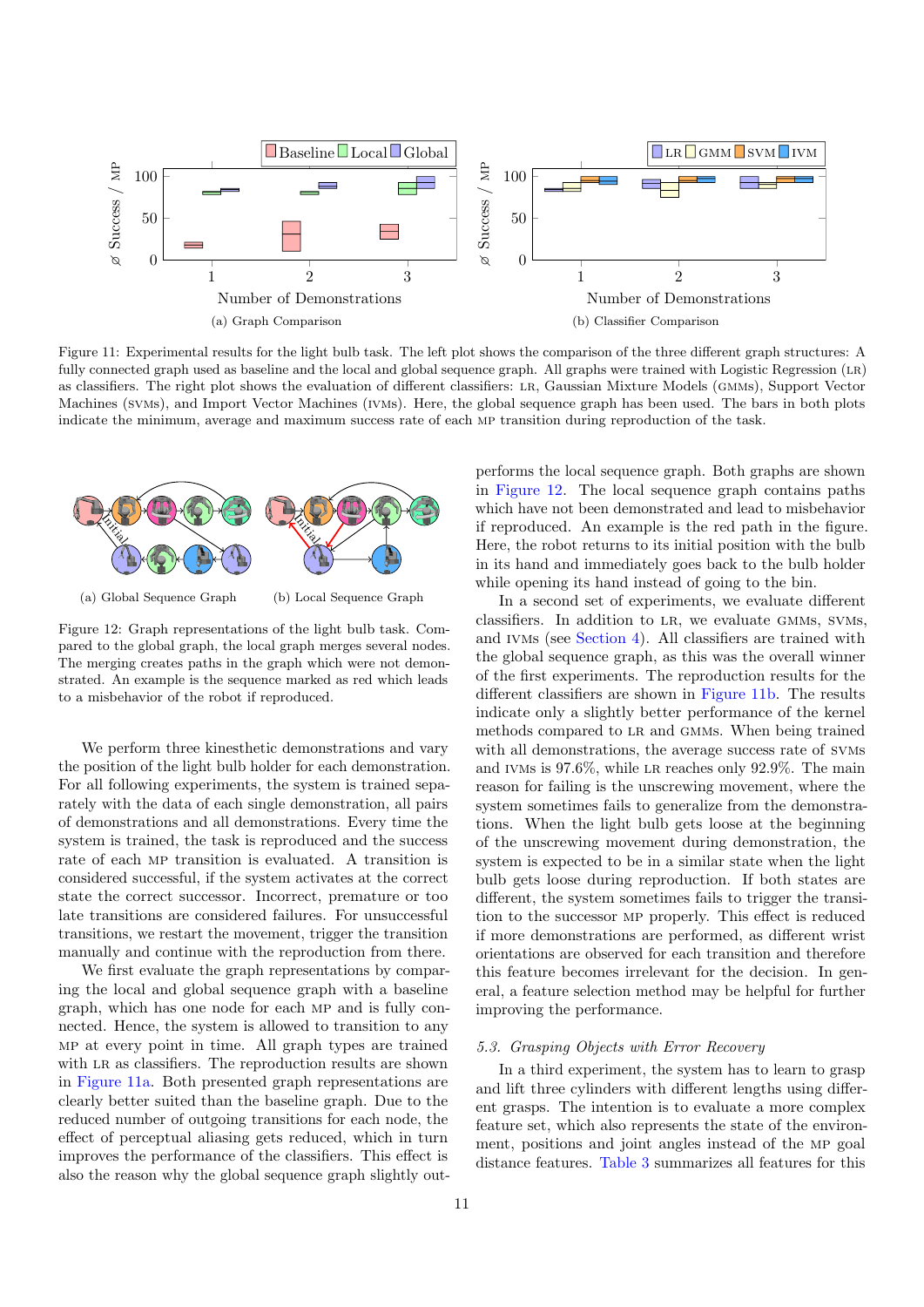<span id="page-11-2"></span>

Figure 13: Task flow of the grasping task. The robot starts in an initial position (top). Depending on the size of the cylinder and its orientation, the system approaches the cylinder with different orientations and finger configurations. Subsequently, the cylinder is grasped and lifted. If the contact with the cylinder is lost during lifting, the system has to re-start the task.

task. The position of the end-effector is relative to the cylinder. Inclination and rotation are angles that represent the orientation of the cylinder. Both features are illustrated in [Figure 14.](#page-11-1) Orientation and position of the cylinder are measured using a six DOF magnetic field tracking sensor system with precisions of approximately 1 cm and 0.15◦ . The strain gauges measure the tension in each finger. Together with the finger joint angles, they are used for detecting successful grasps or a slipped cylinder.

The task is demonstrated as follows (see [Figure 13\)](#page-11-2). The end-effector starts in an initial position and is first moved to a pre-grasp position close to the cylinder. Subsequently, the cylinder is grasped and lifted. Depending on the length of the cylinder and its orientation, different grasps and pre-grasps are used to solve the task. If the cylinder is standing, it is grasped from the top. If it standing upside down, it is grasped at its bottom. We demonstrate the task with three different cylinder lengths, 8, 16, and 24 cm. If the cylinder is lying and has a length of 8 or 24 cm, it is grasped using the power grasp. If the 16 cm cylinder is lying, it is grasped using the pinch grasp. Pinch and power grasp can be performed with two different wrist angles as shown in [Figure 14.](#page-11-1) During the final lifting step, the

<span id="page-11-0"></span>

| Feature               | Dimension |
|-----------------------|-----------|
| Cylinder Length       |           |
| Cylinder Inclination  |           |
| Cylinder Rotation     | 1         |
| End-Effector Position | З         |
| Strain Gauges         | 3         |
| Finger Joint Angles   |           |

Table 3: Feature set for grasping task.

<span id="page-11-1"></span>

Figure 14: The rotation feature (a) is the angle between the shown axes of the lying cylinder (red) and the hand (green). For avoiding unnecessary rotations of the end-effector, we define two pre-grasp mps that approach the cylinder with different orientations (top and bottom). Depending on the angle  $\alpha$ , the mp that is closer to its target orientation should be activated. The feature is shown for the pinch grasp, but is used for the power grasp in the same manner. The inclination feature (b) is the angle between the negative gravity vector (black) and the shown cylinder axis (blue). It indicates if the cylinder is standing ( $\beta = 0$ ), lying or standing upside down ( $\beta = \pi$ ).

cylinder may slip. In that case, the lifting is immediately stopped. The end-effector is moved to the initial position and the task is demonstrated from the beginning. Note that even though this error recovery strategy is demonstrated to the robot, the system has no explicit notation of an error when reproducing the task. Instead, a slipped cylinder is supposed to lead to a mp transition which is treated just as any other mp transition. The immediate triggering of the error recovery is also a typical example for a mp that is stopped before reaching its goal state when reproducing the task.

Similar to the previous experiments, we train the system incrementally after each demonstration. Each training is followed by an evaluation of the reproduction. A successful reproduction of the tasks requires grasping and lifting the cylinder, as well as successfully detecting a slipped cylinder. [Figure 15](#page-12-24) shows the success rate of the reproduction for all 17 demonstrations. We evaluated the system with the local sequence graph and LR in simulation and SVMS on the real robot. The results indicate that the system is able to learn the task completely, even though more demonstrations have to be performed compared to the light bulb task. The increased number of required demonstrations is not surprising, as the resulting graph has six outgoing transitions for the initial node. The transitions for the lying cylinder depend non-linearly on the cylinder length. The logistic regression models fail to cover this non-linearity. As a result, usually the power grasp is performed when the cylinder is lying. Even though this might also lead to a successful grasp, it is not the behavior that was demonstrated for the medium-length cylinder and is therefore considered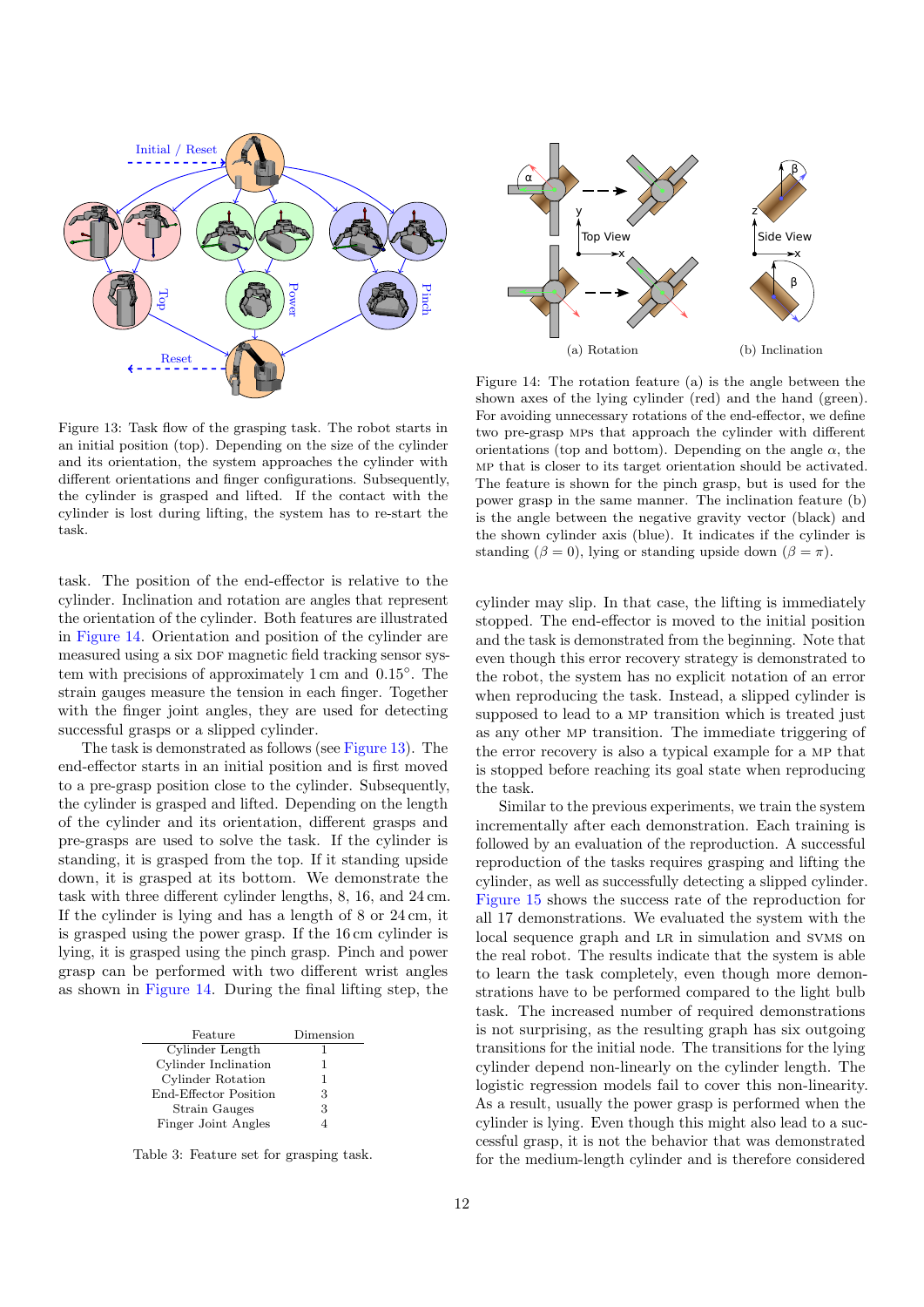<span id="page-12-24"></span>

Figure 15: Reproduction results for the grasping task. While an accuracy of 100% can be achieved using svms, the logistic regression (LR) models fail to cover the non-linear dependency on the length of the cylinder.

a failure. The experiment shows that the system works well when using positions or joint angles instead of the mp goal distances as features. It also shows that it is easy to integrate arbitrary other features into our framework, which can for example describe the state of the environment. The only requirement of our system is, that the features are meaningful enough, so that successive mps can be separated well in feature space.

# <span id="page-12-18"></span>6. Conclusion and Future Work

In this paper, we proposed a method for learning to sequence single movements from kinesthetic demonstrations in order to reproduce a complex task. We showed how the parameters of the single linear attractor movements as well as the transition behavior between the movements can be learned. Learning the transition behavior is formulated as classification problem. We showed how mp sequences observed from kinesthetic demonstrations can be incorporated into one graph representation we call sequence graph. A sequence graph allows to split the overall classification problem into many smaller problems, as it is possible to learn the transition behavior between mps locally for each node in the graph. We presented two different types of sequence graphs and evaluated four different classifiers. The approach was validated in three experiments using a real seven DOF Barrett WAM robot with a four DOF hand. The results show that our system is able to learn the transition behavior from very few demonstrations.

In future work we want to investigate how an optimal sequence graph can be found, considering not only the mp sequences but also the actual data sampled from the demonstrations. Additionally, we plan to use co-activated mps and a two-arm setup. Therefore we need methods for synchronizing concurrently active movements.

# Acknowledgment

We thank Manuel Mühlig for his help at setting up the magnetic field tracking system and his assistance during the experimental evaluation of the approach.

- <span id="page-12-0"></span>[1] Brenna D. Argall, Sonia Chernova, Manuela Veloso, and Brett Browning. A survey of robot learning from demonstration. Robot. Auton. Syst., 57(5):469–483, 2009.
- <span id="page-12-23"></span>[2] Christopher M. Bishop. Pattern Recognition and Machine Learning. Springer-Verlag New York, Inc., 2006.
- <span id="page-12-2"></span>[3] R.A. Brooks. A robust layered control system for a mobile robot. IEEE Journal of Robotics and Automation, 2(1):14–23, Mar 1986.
- <span id="page-12-16"></span>[4] J. Butterfield, S. Osentoski, G. Jay, and O.C. Jenkins. Learning from demonstration using a multi-valued function regressor for time-series data. In IEEE-RAS Int. Conf. Humanoid Robots, 2010.
- <span id="page-12-21"></span>[5] R. J. Carroll and D. Ruppert. Transformation and Weighting in Regression. Chapman & Hall, Ltd., 1988.
- <span id="page-12-3"></span>[6] Guoting Chang and Dana Kulić. Robot task learning from demonstration using petri nets. In IEEE Int. Symp. Robot and Human Interactive Communication, 2013.
- <span id="page-12-6"></span>[7] S. Chiappa and J. Peters. Movement extraction by detecting dynamics switches and repetitions. In Advances in Neural Information Processing Systems, 2010.
- <span id="page-12-22"></span>[8] Corinna Cortes and Vladimir Vapnik. Support-vector networks. Machine Learning, 20(3):273–297, 1995.
- <span id="page-12-11"></span>[9] S. Ekvall and D. Kragic. Learning task models from multiple human demonstrations. In IEEE Int. Symposium Robot and Human Interactive Communication, pages 358–363, 2006.
- <span id="page-12-1"></span>[10] Tamar Flash and Binyamin Hochner. Motor primitives in vertebrates and invertebrates. Current Opinion in Neurobiology,  $15(6):660 - 666, 2005.$
- <span id="page-12-10"></span>[11] D.H. Grollman and O.C. Jenkins. Incremental learning of subtasks from unsegmented demonstration. In IEEE/RSJ Int. Conf. Intelligent Robots and Systems, 2010.
- <span id="page-12-14"></span>[12] B. Hayes and B. Scassellati. Discovering task constraints through observation and active learning. In IEEE/RSJ Int. Conf. Intelligent Robots and Systems, 2014.
- <span id="page-12-8"></span>[13] Dana Kulić, Christian Ott, Dongheui Lee, Junichi Ishikawa, and Yoshihiko Nakamura. Incremental learning of full body motion primitives and their sequencing through human motion observation. Int. J. Rob. Res., 31(3):330–345, 2012.
- <span id="page-12-4"></span>[14] T. Luksch, M. Gienger, M. Muehlig, and T. Yoshiike. Adaptive movement sequences and predictive decisions based on hierarchical dynamical systems. In IEEE/RSJ Int. Conf. Intelligent Robots and Systems, 2012.
- <span id="page-12-9"></span>[15] G.J. Maeda, M. Ewerton, R. Lioutikov, H.B. Amor, J. Peters, and G. Neumann. Learning interaction for collaborative tasks with probabilistic movement primitives. In Int. Conf. Humanoid Robots, 2014.
- <span id="page-12-19"></span>[16] S. Manschitz, J. Kober, M. Gienger, and J. Peters. Learning to sequence movement primitives from demonstrations. In IEEE/RSJ Int. Conf. Intelligent Robots and Systems, 2014.
- <span id="page-12-20"></span>[17] S. Manschitz, J. Kober, M. Gienger, and J. Peters. Learning to unscrew a light bulb from demonstrations. In ISR/ROBOTIK 2014, 2014.
- <span id="page-12-7"></span>[18] Bernard Michini. Bayesian Nonparametric Reward Learning from Demonstration. PhD thesis, Massachusetts Institute of Technology, Department of Aeronautics and Astronautics, Cambridge MA, August 2013.
- <span id="page-12-12"></span>[19] Monica N. Nicolescu and Maja J. Mataric. Natural methods for robot task learning: Instructive demonstrations, generalization and practice. In Int. Joint Conf. Autonomous Agents and Multi-Agent Systems, 2003.
- <span id="page-12-17"></span>[20] Scott Niekum, Sachin Chitta, Andrew Barto, Bhaskara Marthi, and Sarah Osentoski. Incremental semantically grounded learning from demonstration. In Robotics Science and Systems, 2013.
- <span id="page-12-5"></span>[21] A. L. Pais, Keisuke Umezawa, Yoshihiko Nakamura, and A. Billard. Learning robot skills through motion segmentation and constraints extraction. HRI Workshop on Collaborative Manipulation, 2013.
- <span id="page-12-13"></span>[22] M. Pardowitz, R. Zollner, and R. Dillmann. Learning sequential constraints of tasks from user demonstrations. In IEEE-RAS Int. Conf. Humanoid Robots, 2005.
- <span id="page-12-15"></span>[23] P. Pastor, M. Kalakrishnan, L. Righetti, L. Righetti, and